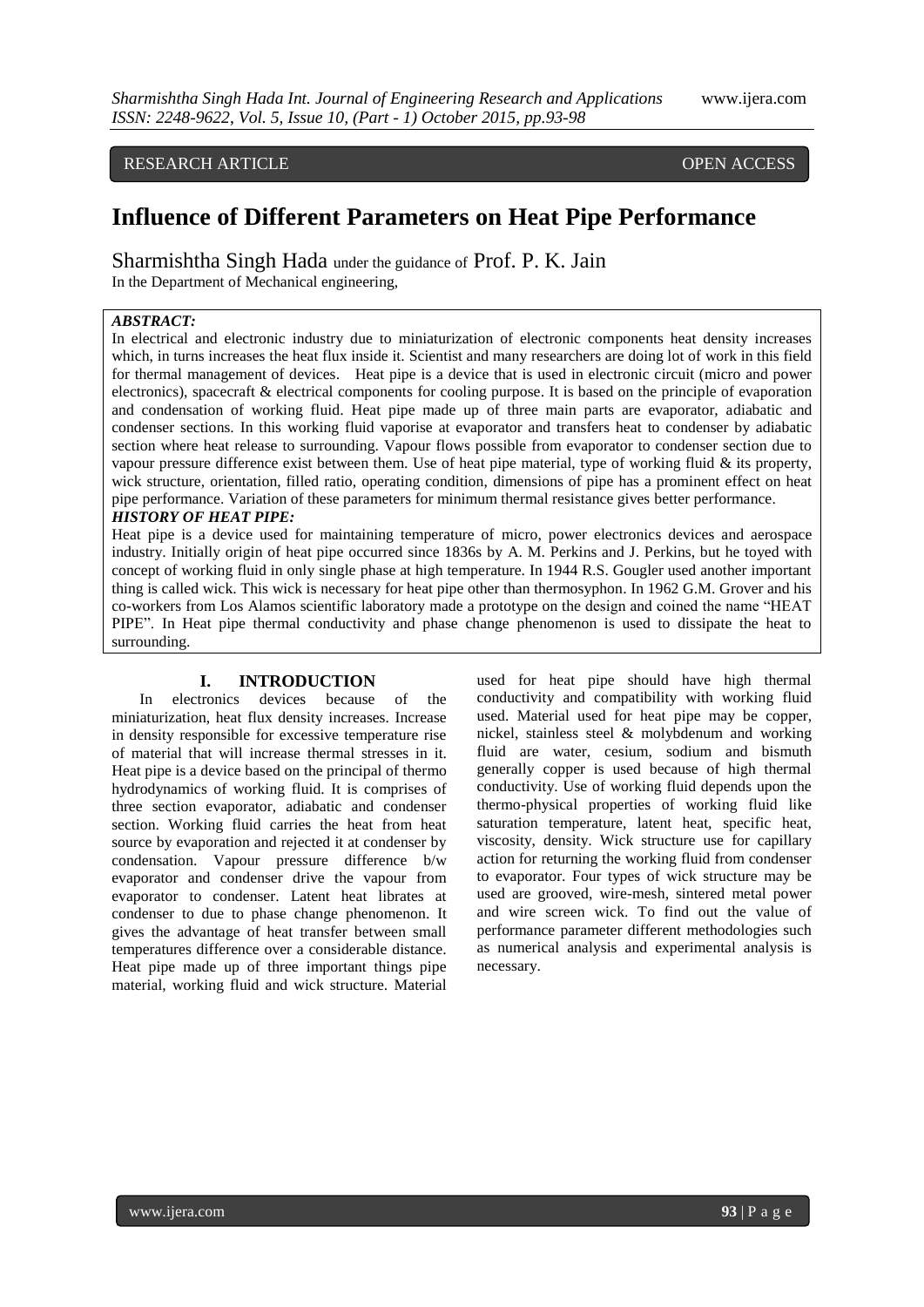## **II. HEAT PIPE CONSTRUCTION AND OPERATIONAL DETAILS**



Heat pipe is consisting of three sections are:

- (a) Evaporator section
- (b) Adiabatic section
- (c) Condenser section

In the evaporator section i.e. at heat source working fluid vaporises and converts into vapour. Then this vapour is passed through an adiabatic section (where no heat loss occurs) to condenser section (heat sink) where latent heat of fluid releases to surroundings. Temperature of working fluid always exists between triple point and critical point. Working fluid always remains in saturated state inside the heat pipe. In radial direction working fluid composed of three sections are:

- (a) Container/ shell
- (b) Working fluid
- (c) Wick structure (liquid flow section)
- (i) CONTAINER: container is a shell or tube to contain the working fluid and wick within itself. It is made up of different types of material are copper, aluminium, steel, tungsten, titanium. Material used for container must have higher thermal conductivity and must be compatible with working fluid used. Generally copper is used for higher thermal conductivity approximately  $400 \text{ w/m}^{\circ}$  C and low cost as compared to other material.
- (ii) WORKING FLUID: working fluid selection in heat pipe depends on the type of material used. Different types of working fluids are water, ammonia, ethanol, methanol, acetone, lithium, sodium, bismuth, nitrogen, helium. Nitrogen or helium used for low temperature application and lithium, sodium and potassium used for high temperature applications.
- (iii) WICK STRUCTURE: It may be axial grooved, wire mesh, sintered powder, and woven fibreglass. Wire mesh made up of particular type

of material like steel and alloy. For gravity assisted heat pipe grooved wick heat pipe gives higher heat transfer rate and for capillary against gravity sintered metal powder is efficient for heat transformation. Wick is used to return the working fluid after condensation to evaporator section by capillary action of working fluid due to surface tension.

#### *TYPES OF HEAT PIPE:*

- (1) Vapour chamber (Flat heat pipe)
- (2) Variable conductance heat pipe (VCHP)
- (3) Pressure controlled heat pipe
- (4) Diode heat pipe
- (5) Thermosyphon
- (6) Rotating heat pipe
- (1) Vapour chamber/ Flat heat pipe: This type of heat pipe closed loop at both the end and hermetically sealed hollow vessel. This is used mainly where high power and high heat fluxes applied to a relatively small evaporator.
- (2) Variable conductance heat pipe: This type of heat pipe is used to maintain the temperature of electronics being cooled while the power and sink condition is changing with time. This have two additional arrangement as compared to standard heat pipe are (1) Reservoir (ii) non condensable gases in addition to working fluid. NCG in standard VCHP is argon and helium in thermosyphon heat pipe.
- (3) Pressure controlled heat pipe: The PCHP heat pipe have tight temperature controlled ability. Here evaporator temperature is responsible for either vary the volume of reservoir or change the mass of non-condensable gases.
- (4) Diode heat pipe: This heat pipe which have high thermal conductivity in forward direction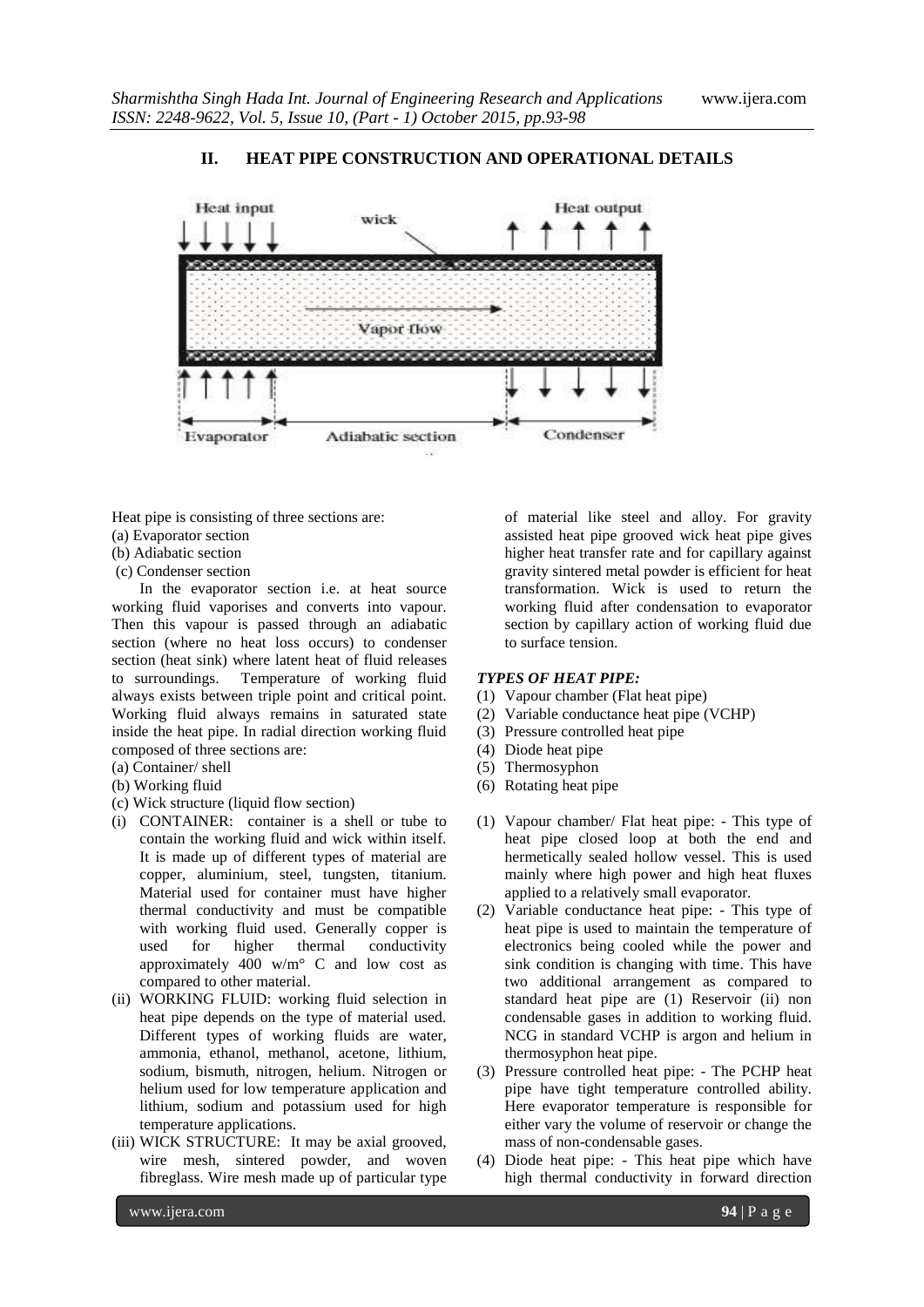and low thermal conductivity in reverse direction.

- (5) Thermosyphon: This is the gravity assisted heat pipe because condenser is located above the evaporator so after the condensation liquid returns to evaporator by gravity action.
- (6) Rotating heat pipe: In this type of heat pipe centrifugal action is used for returning of working fluid to evaporator.

#### **III. LITERATURE SURVEY**

As given in history heat pipe is initially developed as a tube in 1836s. After that 1944s Gougler give the concept of a tube with wick structure for return the working fluid to make it in running condition even evaporator situated above the condenser, but he was unable to give the results by experimental testing when using the wick for capillary action. During 20 years progress in the field of heat pipe is non-productive. The revolutionary work over heat pipe with wick structure comes into existence since 1960s by Grover. He designed the pipe prototype and coined the name to this HEAT PIPE. Since 1969s NASA did lots of work over this technology in spacecraft for thermal control and in satellite equipments. So with the increasing demands of electronics equipments in industry, commercial and domestic purpose the use of heat pipe becomes important and effective way to maintain the temperature. Faghri et al. [1] studied the effect of conduction in axial direction in the fluid and the pipe wall of the heat pipe for forced convective laminar flow at the impermeable wall with blowing and suction across it. Faghri et al. [2] observed the overall performance of the concentric annular heat pipe with an emphasis on enhance in the heat carrying capacity as compared to the conventional heat pipe and also theoretically predicted the capillary limitation in a concentric annular heat pipe. Chang [3] developed the mathematical model to derive the effective thermal conductive property and porosity of the copper screened wick. The mathematical results were compared with the previous experimental results and mathematical expressions. Peterson et al. [4] mathematically predicted the maximum heat transport in micro heat pipes. Wang et al. [5] had done experimental investigation to analyze the thermal performance of a flat plate heat pipe. Zhu et al. [6] predicted the performance of a disk-shaped heat pipe and presented the optimum design obtained from the study of parameters and the analysis of the boiling limitation. Wang et al. [7] analytically predicts the performance in unsteady state of a flat plate heat pipe for start-up and shutdown operations. Mahmood et al. [8] had done the experimental investigation on the performance limiting factors of micro heat pipe of non-circular cross-section. They have analysed three different cross-sections. Thomas

et al. [9] analyze the steady-state performance of a helically grooved copper heat pipe with ethanol as a working fluid under various heat inputs power and transverse body force field. Hopkins et al. [10] had done experimental study to analyze performance characteristics of three copper-water flat miniature heat pipes for horizontal and vertical orientation individually under steady state condition. Han et al. [11] studied the thermal characteristics of grooved heat pipe with hybrid nano -fluids and analysed for the variables related to properties such as volume concentration, heat pipe inclination, and cooling water temperature. Mwaba et al. [12] studied numerically the influence of wicking structure on heat pipe performance. Wang et al. [13] experimentally and analytically investigated the beat possible heat carrying capacity with the effects of mesh number, wire diameter, number of layers and tilt angle. Mahmood et al. [14] carried out an experimental investigation on the performance limitation of micro heat pipe with other than circular cross-section. They have analysed three different cross-sections (circular, semicircular, and rectangular) but hydraulic diameter ( $D = 3$  mm) is same with 3 different inclination angles  $(0^{\circ}, 45^{\circ}, 90^{\circ})$ using water as the working fluid. Das et al. [15] go detailed into investigating the increase of thermal conductivity with temperature for nanofluid particle with base fluid as water and particles of 23 AlO or CuO as suspension material, and the results indicated an increase of characteristics that increase with temperature, which makes the nanofluid even more attractive for high energy density applications in comparison with usual room temperature measurements reported earlier. Rosenfeld [16] also mentioned the necessasity of heat transfer within the wall and the porous wick in the case of an asymmetric heat input. Due to complexity in obtaining a solution analytically for overall heat pipe operation no. of numerical models have been presented. Vafai et al. [17] have developed comprehensive pseudo-three-dimensional analytical models for asymmetrical ¯at-shaped, including both disk-shaped and at-plate, heat pipes. They incorporated liquid flow, secondary vapour flow and the effects of liquid vapour hydrodynamic coupling and non-Darcian transport in their models.

### **IV. FACTORS AFFECTING THE HEAT PIPE PERFORMANCE:**

- (1) Material used for container
- (2) Properties of working fluid used
- (3) Type of wick structure
- (4) Dimensional variation
- (5) Source and Sink temperature
- (6) Power input at evaporator section
- (7) Orientation of heat pipe
- (8) nano- particles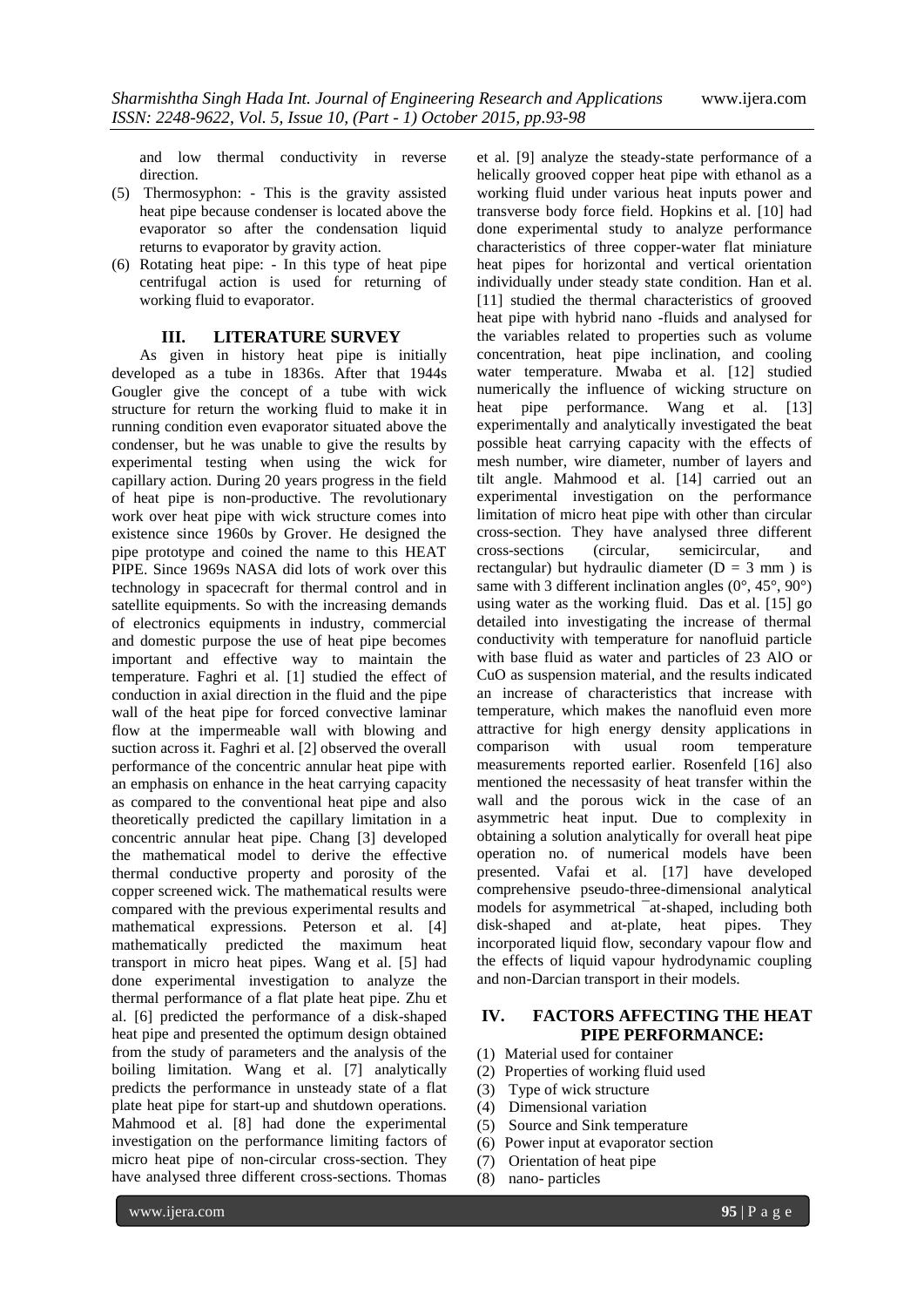**Material used for container or vessel: -** Material used should have high thermal conductivity and low thermal resistance. Material must be compatible with the working fluid used and should not react with it. Selection of material depends on type of working fluid used and selection of working fluid depends on the operating temperature of heat pipe. Mostly copper is used as a container material with water as a working fluid with high thermal conductivity of 400 w/m° k, so the material is selected on the basis of operating temperature of heat pipe. Generally steel, copper, aluminium, composite materials are used for low and room temperature application but for high temperature heat pipe refractory materials are used, and lining are used to prevent corrosion.

**Properties of working fluid:** - Working fluid generally used in heat pipe operation are water, helium, nitrogen, liquid silver, ammonia, methanol, ethanol, for low and medium operating temperature range but for high operating temperature range generally the sodium, lithium, cesium, potassium, indium used. Impurities in working fluid reduce the overall performance of heat pipe. To measure the effectiveness of working fluid one parameter is used and mathematical expression to find it is given below:

Liquid transport factor (N) =  $\frac{\rho \sigma \lambda}{\mu}$ 

Where  $\rho$  is density of fluid,  $\sigma$  is the surface tension in fluid, and  $\mu$  is dynamic viscosity of fluid.

#### **Woking fluids and temperature ranges:**

| Working Fluids         | Melting Point, K<br>at 1 atm | Boiling Point, K<br>at 1 atm | Useful Range,<br>K |
|------------------------|------------------------------|------------------------------|--------------------|
|                        |                              |                              |                    |
| Hydrogen               | 13.8                         | 20.38                        | $14 - 31$          |
| Neon                   | 24.4                         | 27.09                        | $27 - 37$          |
| Nitrogen               | 63.1                         | 77.35                        | $70 - 103$         |
| Argon                  | 83.9                         | 87.29                        | 84-116             |
| Oxygen                 | 54.7                         | 90.18                        | $73 - 119$         |
| Methane                | 90.6                         | 111.4                        | $91 - 150$         |
| Krypton                | 115.8                        | 119.7                        | 116-160            |
| Ethane                 | 89.9                         | 184.6                        | $150 - 240$        |
| Freon 22               | 113.1                        | 232.2                        | 193-297            |
| Ammonia                | 195.5                        | 239.9                        | 213-373            |
| Freon 21               | 138.1                        | 282.0                        | 233-360            |
| Freon 11               | 162.1                        | 296.8                        | 233-393            |
| Pentane                | 143.1                        | 309.2                        | 253-393            |
| Freon 113              | 236.5                        | 320.8                        | 263-373            |
| Acetone                | 180.0                        | 329.4                        | 273-393            |
| Methanol               | 175.1                        | 337.8                        | 283-403            |
| Flutec PP <sub>2</sub> | 223.1                        | 349.1                        | 283-433            |
| Ethanol                | 158.7                        | 351.5                        | 273-403            |
| Heptane                | 182.5                        | 371.5                        | 273-423            |
| Water                  | 273.1                        | 373.1                        | 303-473            |
| Toluene                | 178.1                        | 383.7                        | 323-473            |
| Flutec PP9             | 203.1                        | 433.1                        | 273-498            |
| Naphthalene            | 353.4                        | 490                          | 408-478            |
| Dowtherm               | 285.1                        | 527                          | 423-668            |
| Mercury                | 234.2                        | 630.1                        | 523-923            |
| Sulphur                | 385.9                        | 717.8                        | 530-947            |
| Cesium                 | 301.6                        | 943.0                        | 723-1173           |
| Rubidium               | 312.7                        | 959.2                        | 800-1275           |
| Potassium              | 336.4                        | 1032                         | 773-1273           |
| Sodium                 | 371                          | 1151                         | 873-1473           |
| Lithium                | 453.7                        | 1615                         | 1273-2073          |
| Calcium                | 1112                         | 1762                         | 1400-2100          |
| Lead                   | 600.6                        | 2013                         | 1670-2200          |
| Indium                 | 429.7                        | 2353                         | 2000-3000          |
| silver                 | 1234                         | 2485                         | 2073-2573          |

**Type of wick structure: -** Wick structures used in heat pipe are axial groove, screen mesh, and sintered powder wick. Actually wick is used for returns of

working fluid to evaporator without gravity assisted heat pipe or heat pipe in different orientation except thermosyphon. Capillary pressure difference is

www.ijera.com **96** | P a g e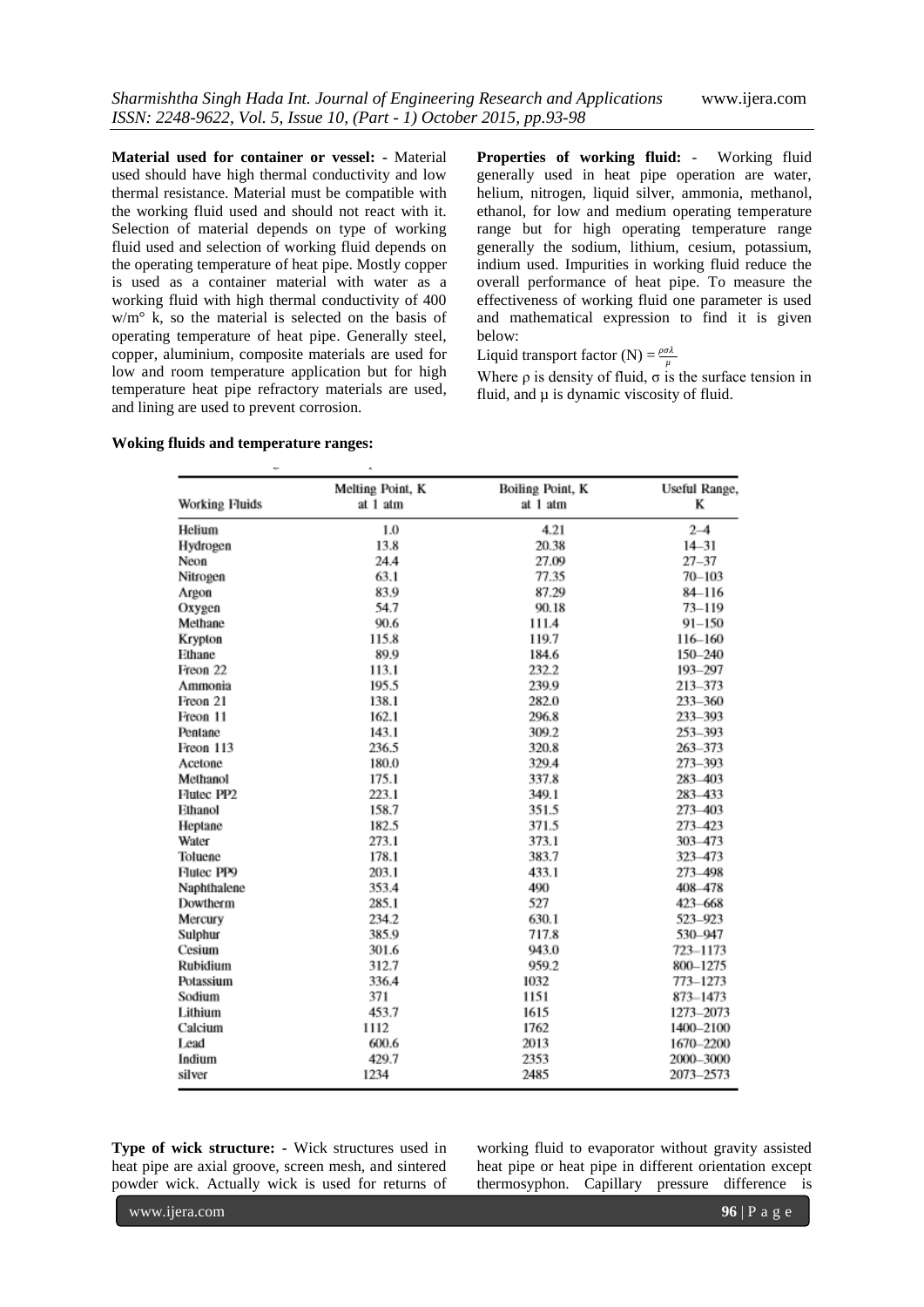responsible for exerting a driving force for returning of working fluid to evaporator section. In case of thermosyphon heat pipe axial grooved wick is used and offer low thermal resistance but when liquid flow against gravity then sintered metal power is used for effectively transmission of liquid without any difficulty.

**Dimensions of heat pipe:**- Thermal conductivity varies with heat pipe length. For very large length of heat pipe thermal conductivity becomes up to 100000w/ m °k in comparison to high thermal conductive material like copper of 400 w/m °k. Thermal conductivity of heat pipe directly related to heat pipe length. Thickness of heat pipe offers a thermal resistance, so it should be sufficient enough to effectively transformation of heat. For example if total length of heat pipe is 1000 mm then for this thickness of heat pipe and wick should not be more than 2 mm.

**Source and sink temperature:**- Standard heat pipe is a constant conductance device in which operating temperature is set by source and sinks temperature. In this temperature drop occurs linearly. Standard heat pipe applications in satellite and research balloon industry or electronics being overcooled when the sink temperature reduces at low power. When sink temperature or power changed then it is called variable conductance heat pipe. That is used for maintaining the temperature of electronics being cooled.

**Power input at the evaporator section:**- High power input at the evaporator causes sonic, entrainment and boiling limit. In this vapour will move with sonic velocity from evaporator section because of constant transport power and too much temperature gradient. During start up at low temperature with high power input also create a problem. So power and evaporator temperature are related to each other.

**Orientation of heat pipe:**- If the heat pipe operates in a vertical plane then condenser should be above the evaporator for gravity assists for retuning of working fluid to evaporator, otherwise against gravity flow heat pipe, capillary force must be sufficient enough to work against gravity. Except thermosyphon, wick is necessary for all types of heat pipe. The type of wick should be such that have a large capillary pumping pressure against vapour pressure difference exist between evaporator and condenser.

**Use of Nanoparticles with working fluid:**- OHP performance can be improved by addition of alumina in working fluid; it will decreases the thermal

resistance up to 0.14°C/w. in 1996 Argonne laboratory raise the thermal conductivity of heat pipe by the use of nano- sized metallic and non metallic tiny particles. Nanofluids used with water are TiO2, Al $2\overline{O}3$ . Al etc.

#### **V. Conclusion**

Heat pipe affected by many parameters. While designing a heat pipe many parameters considered for effective transmission of heat to heat sink. Firstly material for container, wick must have high thermal conductivity and compatibility with working fluid used. Working fluid in heat pipe operation remains in equilibrium with its vapour pressure and have a saturated state in overall operation. Heat transfer coefficient depends on the type of wick used. Wire screen wick offers heat transfer coefficient up to 5 w/ m<sup>2</sup>°C and sintered powder wick offer a heat transfer coefficient up to 20 w/  $m^{2}$ °C. Material used for wick may be same as that of container material. Capillary limit causes the high heat flux at evaporator section, that completely dry out cause's velocity of vapour reach to sonic velocity, that is not desirable. This will reduce the effect of dissipation of heat from pipe. High temperature heat pipe require a large length heat pipe and minimum thickness for high capacity and low thermal resistance respectively. Source and sink temperature decide the operating temperature of heat pipe. If the sink temperature changed then the thermal conductivity of material will also change because of the flexibility in operation of heat pipe. High Power input and low temperature at the source causes start up problem in operation while constant transport power and low temperature causes vapour velocity reach to sonic velocity. Orientation of heat pipe also affect the performance of pipe, so in horizontal plane highly efficient wick should be used and for pipe in vertical plane thermosyphon type heat pipe mostly used because gravitational force is responsible for returning action without the use of wick structure. The use of nano- particles in base fluid will improves the heat transport capability of working fluid as compared to conventional heat pipe and this will reduce the thermal resistance and changed the filled ratio too. Filled ratio is the volume of working fluid in respect of volume of heat pipe. High filled ratio will hinder the pulsation bubble and low filled ratio offer easy pulsation of bubble but dry out the section completely.

#### **References**

[1.] Faghri, A., Chen, M. M., Mahefkey, E. T., Simultaneous Axial Conduction in the Fluid and the Pipe Wall for Forced Convective Laminar Flow with Blowing and Suction at the Wall, International Journal of Heat Mass Transfer, 32 (1989), 2, pp. 281-288.